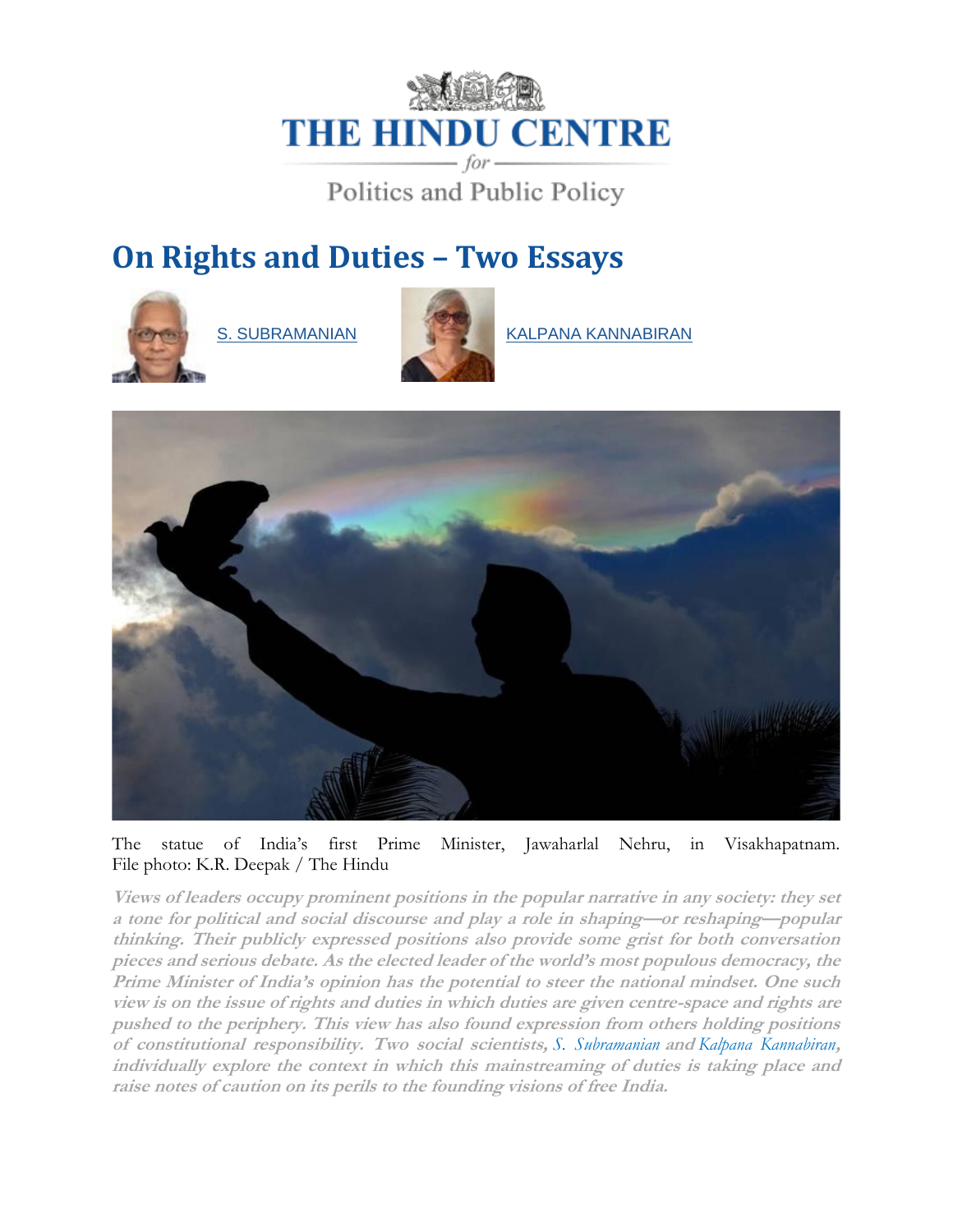# **On Rights and Duties**

# **S. Subramanian**

*In this Essay,* **S. Subramanian, Economist and author of Futilitarianism***, elucidates the importance of nurturing rights – natural and constitutional. Drawing from political philosophers, he argues the case for inalienable rights, brings out their centrality in modern societies, and delineates the differences between 'positive' and 'negative' freedoms and their contributions to the formation of modern liberal democracies. In the Indian context, he reminds the reader of the transformative role played by rights-based legislation in the economic and social spheres of everyday lives, and concludes with a cautionary note on a Faustian trap to the polity if this cornerstone of contemporary societies is chipped away from public consciousness.*

ilence and speech are part of the universal human condition. But silence and speech acquire a particular salience when they emanate from those in positions of power (and, presumably, responsibility). In recent times, the Prime Minister of India has maintained silence (or at least is not reported to have made any public declaration) on what many have interpreted as an open call for genocide at a 'Dharam Sansad' held in Haridwar over December 17-20, 2021. What the Prime Minister *has* said is carried by *The Hindu* (among other publications). In a report, 'Focus on rights made India weak, says PM' (January 20, 2022), we have: S

**Mr. Modi was addressing the launch of the Brahma Kumaris' year-long programme of events as part of the government's celebration of 75 years of Independence, Azadi ka Amrit Mahotsav...**

**"In the last 75 years, we only kept talking about rights, fighting for rights and wasting time. The talk of rights, to some extent, for some time, may be right in a particular circumstance, but forgetting one's duties completely has played a huge role in keeping India weak," Mr. Modi said.[1]**

Not that the Prime Minister's dim view of rights does not have distinguished precedence. Jeremy Bentham, the renowned 18<sup>th</sup>/19<sup>th</sup> century English philosopher and jurist had this to say about the notion of natural (or human) rights in his *Anarchical Fallacies* (1796): "Natural rights is simple nonsense: natural and imprescriptible rights, rhetorical nonsense, – nonsense upon stilts." Bentham had no use for non-legal rights, rights that are not written into a nation's law books. This seems to miss the simple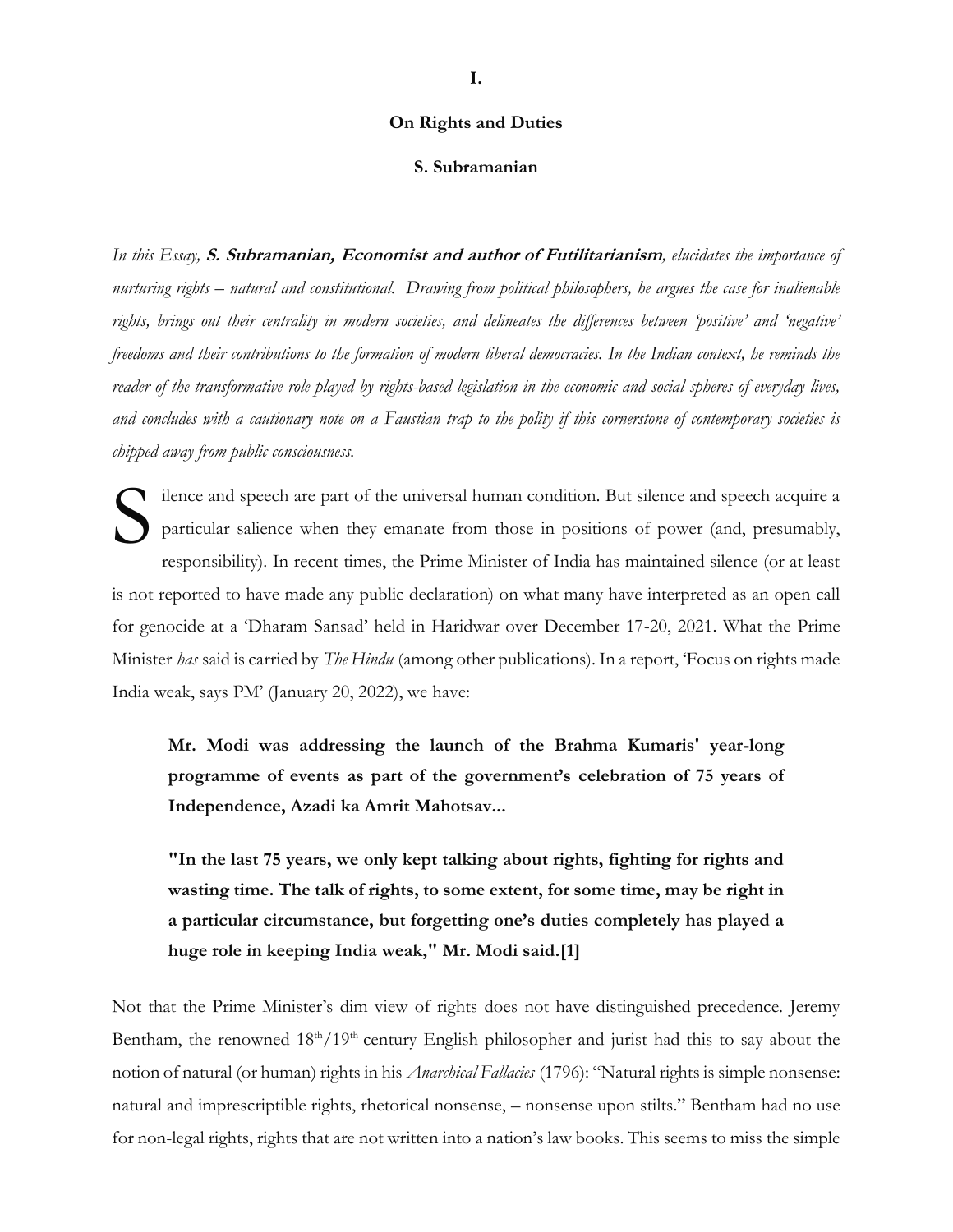point that what humans write into their law books is up to them. If they believe that human beings are endowed with natural rights at birth, as did Locke and Hobbes before Bentham, and Thomas Paine at the time of Bentham, then such a view of rights can be fought for as entitlements worthy of being guaranteed in their books of statute, and will find their way into them.

Paine's *Rights of Man*, published in 1791, is a passionate plea for such a view of the world. Earlier, in 1789, the National Constituent Assembly of France had passed the *Declaration of the Rights of Man and of the Citizen*. By December of 1791, most of the U.S. States had ratified the *Bill of Rights*. In December of 1948, the General Assembly of the United Nations adopted, through a Resolution, the *Universal Declaration of Human Rights*, which begins with this extraordinary preamble:

**Whereas recognition of the inherent dignity and of the equal and inalienable rights of all members of the human family is the foundation of freedom, justice and peace in the world, …,**

**Whereas disregard and contempt for human rights have resulted in barbarous acts which have outraged the conscience of mankind, and the advent of a world in which human beings shall enjoy freedom of speech and belief and freedom from fear and want has been proclaimed as the highest aspiration of the common people, …**

**Whereas a common understanding of these rights and freedoms is of the greatest importance for the full realization of this pledge, Now, therefore, The General Assembly, Proclaims this Universal Declaration of Human Rights as a common standard of achievement for all peoples and all nations,…**

The *International Covenant on Economic, Social and Cultural Rights* and the *International Covenant on Civil and Political Rights*, together hailed as an *International Bill of Human Rights*, were adopted by Resolutions of the UN General Assembly in 1966, and came into force in 1976.

The Constitution of India guarantees to its citizens six fundamental rights: the right of equality; the right of freedom (of speech and expression, of assembly, of association, of movement, of residence, and of profession); the right against exploitation; the right of freedom of religion; cultural and educational rights; and the right to constitutional remedies. These fundamental rights are, for the most part, rights to 'negative freedom'—more commonly understood as 'liberty'—which are designed to ensure that citizens are not subjected to arbitrary restraints in the pursuit of matters that may be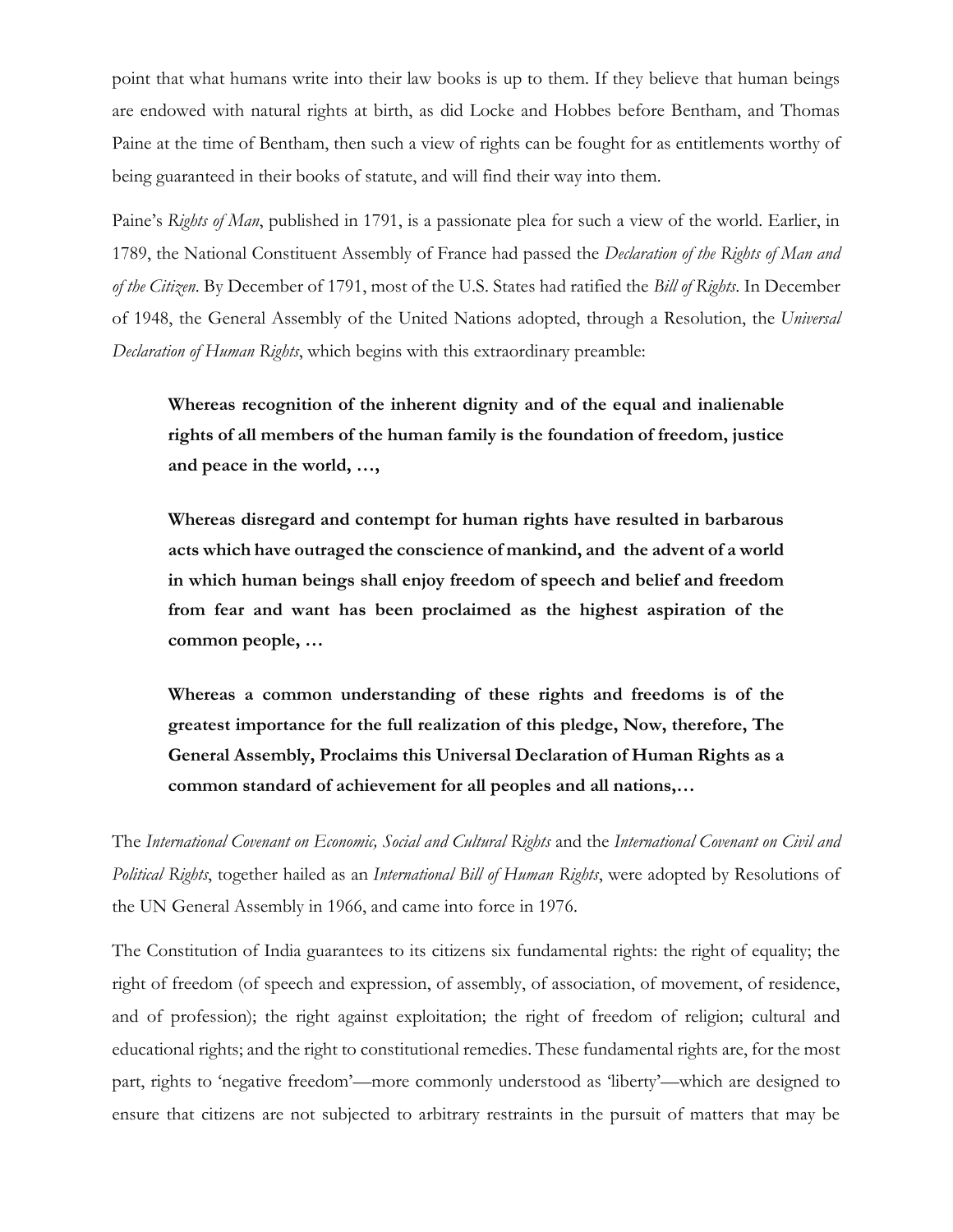properly regarded as residing in their respective 'personal protected spheres', to borrow the language of John Stuart Mill.

Other rights, such as the right to employment—or more specifically the 'right to work' and the 'right to public assistance in cases of unemployment'—are in the nature of rights to 'positive freedom', and are concerned not just with ensuring non-interference in the pursuit of liberty but with actual enablement in the pursuit of what Amartya Sen has called valued human functionings.

While the right to work is provided for in the Constitution's Directive Principles of State Policy, and is not in the list of Fundamental Rights, there are other rights to positive freedom, such as the Right to Education (Article 21-A), providing for free and compulsory education of all children from the ages of six to fourteen, which figure in the list of Fundamental Rights. The National Food Security Act (NFSA 2013)—commonly hailed as securing for India's citizens the 'Right to Food'—is another example of a right to positive freedom. In this case, the concern is with the ability of people to be adequately nourished. The NFSA provides for citizens' entitlement to food security under such government programmes as the Midday Meals Scheme, the Integrated Child Development Services and the Public Distribution System.

Briefly, the Constitution of India has provided, under the categories of both Fundamental Rights and Directive Principles, for the entitlement of the country's citizens to rights as they relate to aspects of

**This is an achievement that would qualify for the profoundest admiration as the product of a jurisprudential architecture of the greatest moral and political splendour.**

both negative and positive freedoms. For many, this is an achievement that would qualify for the profoundest admiration, as constituting the product of a jurisprudential architecture of the greatest moral and political splendour, and

one that is a moving testimony to effort, perseverance, commitment, principle, and wisdom.

And now we are told that this marvellous and bitterly-fought for achievement is, to one who happens to be the elected leader of this country, a waste of time that has weakened the nation.

To stretch the demands of fairness and patient enquiry to their uttermost limits: might there, after all, be some philosophical basis to such a perspective? Under duress, one might be led, in this context, to the commonly held (even if contentious) principle that 'rights imply duties'. More elaborately, the view is that for a right to be entertained as a practically meaningful claim, it must have a correlative duty attached to it, in the sense that it should be possible to assign a duty to some identifiable agency—the state, society, some institution, or some (collection of) individual(s)—which has an obligation to deliver the right in question. This could be seen as one version of the argument which holds that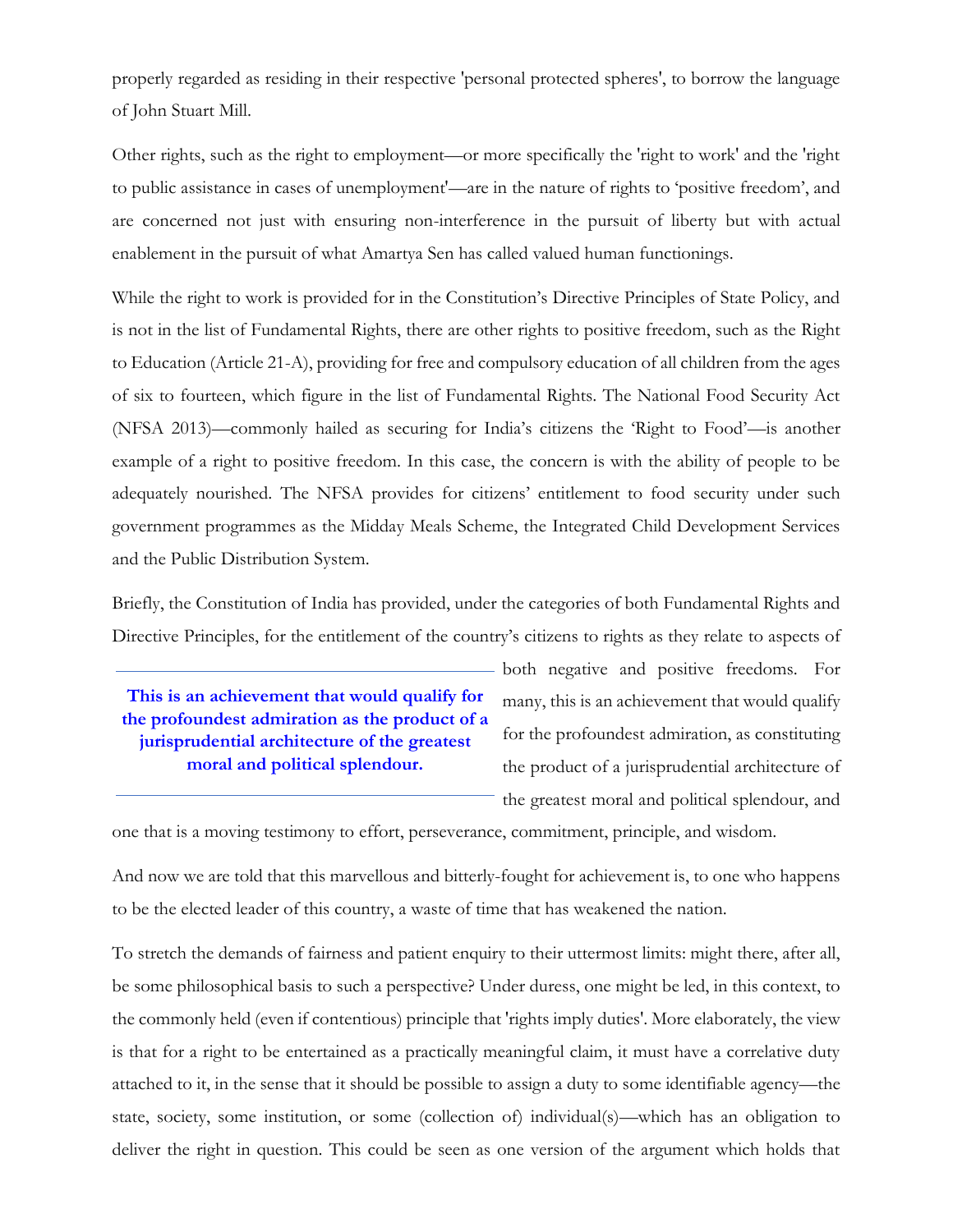'ought implies can.' That is, for a right to be entertained *as* a right, it must be realizable: it must not fall foul of binding resource constraints.

A major difficulty with such a proposition is, precisely, that it is often very difficult, on the ground, to tell when a constraint is indeed a genuinely binding feasibility constraint. A classic example is available in the phenomenon of famine. Amartya Sen's major work on famine suggests that starvation is often not so much a matter of there not *being* enough food to go around, as of some people not *having* access to it. The problem may not be one so much of overall food decline as of entitlement failure caused by human intervention through hoarding and the like. In a general way, the refusal to recognize certain categories of human rights as legal rights might just be an unprincipled state's refusal to undertake the effort of loosening the tightness of perceived constraints on feasibility. This would be the convenient way out for a lazy and uncaring state to avoid the messy complication of possible litigation over a justiciable right in a court of law.

The 'rights imply duties' argument is, at best (i.e. worst), a case for extinguishing rights. But in extinguishing rights one is also extinguishing the correlative duties that are required for the realisation of these rights!

**In extinguishing rights one is also extinguishing the correlative duties that are required for the realisation of these rights.**

Whence, then, the emphasis on the primacy of duties?! Perhaps (in the interests of intellectual charity) what is intended is the progressive principle that even though rights may imply correlative duties, duties do not necessarily imply correlative rights. This principle is often invoked in the cause of discussions relating to whether citizens of rich countries have an obligation to assist the distant needy in poor countries. In response to the proposition that the deprived populations of poor countries have no rights-based claim on the resources of rich countries, it has been pointed out that certain obligations do not require correlative rights to trigger them.

Thus, the philosopher Peter Singer has held that the rich in affluent countries have a positive duty to help the poor in deprived countries, simply because the sacrifice involved would be so small, and to refuse to undertake such sacrifice would be a monstrous moral failure. Another philosopher, Thomas Pogge, would underline the negative duty of not imposing harm on others; and to the extent that many affluent countries have inflicted harm upon, and contributed to the impoverishment of, other countries, through practices such as colonialism and unfair trade regimes, there is a case for assistance-as-reparation.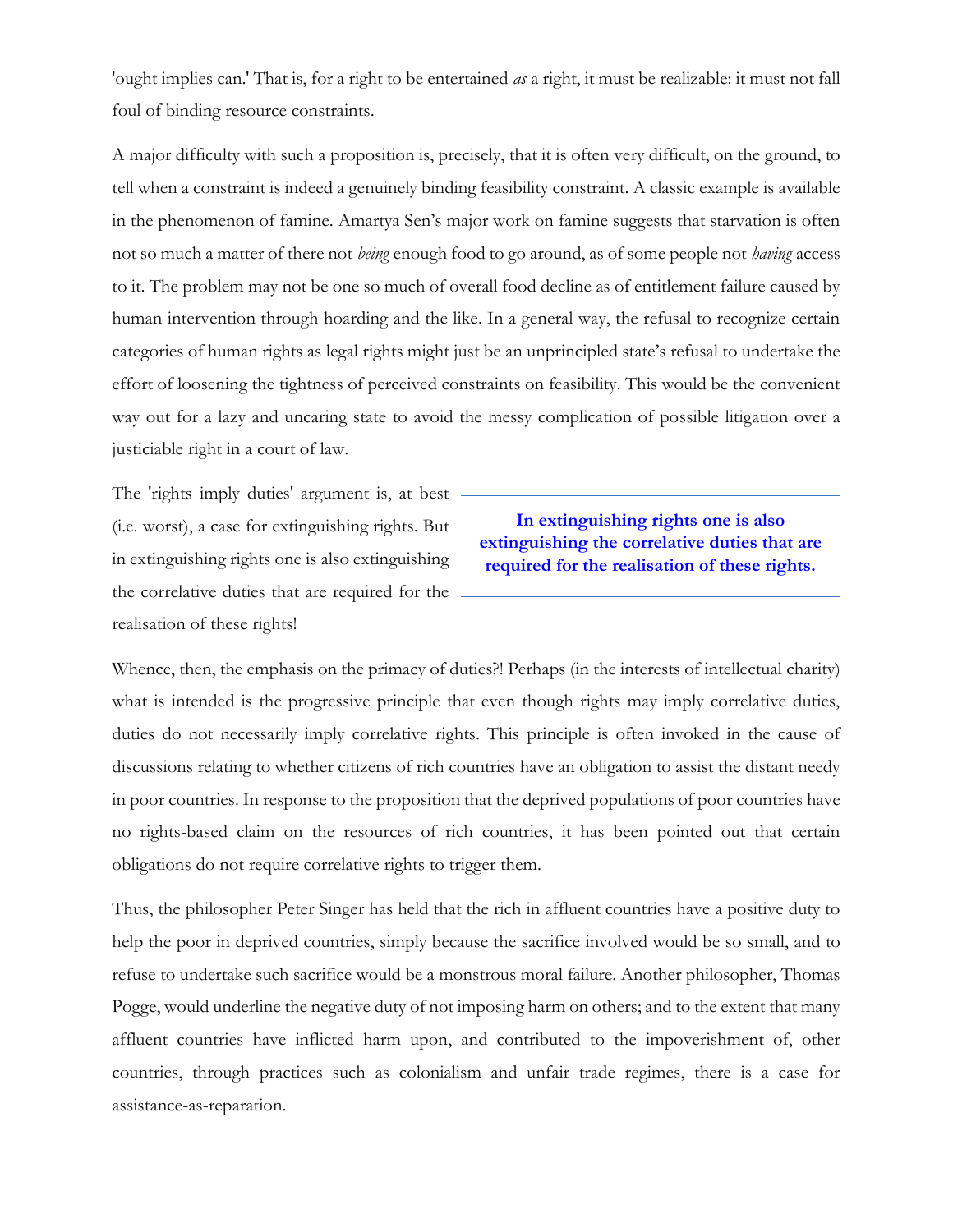On reflection, the 'duties do not imply correlative rights' construction as a possible interpretation of the Prime Minister's sentiments is less than convincing. For in the former view, the existence or otherwise of a prior rights claim is, simply, not seen as being *relevant* to the moral salience of duties: the proposition does not, and is not intended to, rubbish rights or to hold them to be a waste of time.

Perhaps, in the end, one seeks too much subtlety in the mazes of moral and political philosophy to understand what it might mean to hold rights in low esteem and duties in high esteem. The less

**The less forbearing explanation is to be found in the simple notion that 'rights' are essentially entitlements to privilege for a small elite group of people.**

forbearing and vastly more plausible explanation than the ones earlier sought is to be found in the simple notion that 'rights' are essentially entitlements to privilege for a small elite group of people: entitlements which dwindle their way down to non-

existence as one works one's way through a stratified hierarchy of humans sorted out by religion, caste, gender and economic status, even as the burden of duties works in the opposite direction. What better template for such a view of the world than the edicts on *Dharma* contained in *Manusmriti*?

For consider the drift of things as the drift is presently discernible. The wealth-tax was abolished in the budget of 2016-17 and corporate tax was reduced in 2019: the only right that matters, it seems, is the inalienable right of the very rich not to be parted from their wealth; recent legislation on child labour, forest rights, land acquisition, labour 'reform', and agriculture is compatible with little or no respect for the social and economic rights of the asset-constrained and labouring poor; legislation on citizenship and conversion displays similar disdain for the cultural and religious rights of minorities; the prosecution of cases under draconian laws such as UAPA is a manifestation of the contempt in which the right to freedom of thought and expression is held; the list threatens to run on and on.

Meanwhile, in the wake of what has been an economic disaster wrought by the COVID-19 pandemic for most citizens of the country, the *IIFL Wealth Hurun India Rich List 2020* informs us that the wealth of those with a net worth exceeding ₹1,000 crore grew at a rate of 20 per cent over the previous year's stock (there were 827 such entities in 2020). What weakens the nation, one is invited to believe, is any suggestion that rights may be seen to be grossly violated when MNREGA workers are not paid their wages; when frontline health workers fighting COVID-19 do not have adequate personal protective equipment; when victims of the pandemic do not have access to oxygen cylinders or hospital beds or ventilators; when voters at the time of election complain about unemployment and inflation and arbitrary arrests, detentions and encounter killings.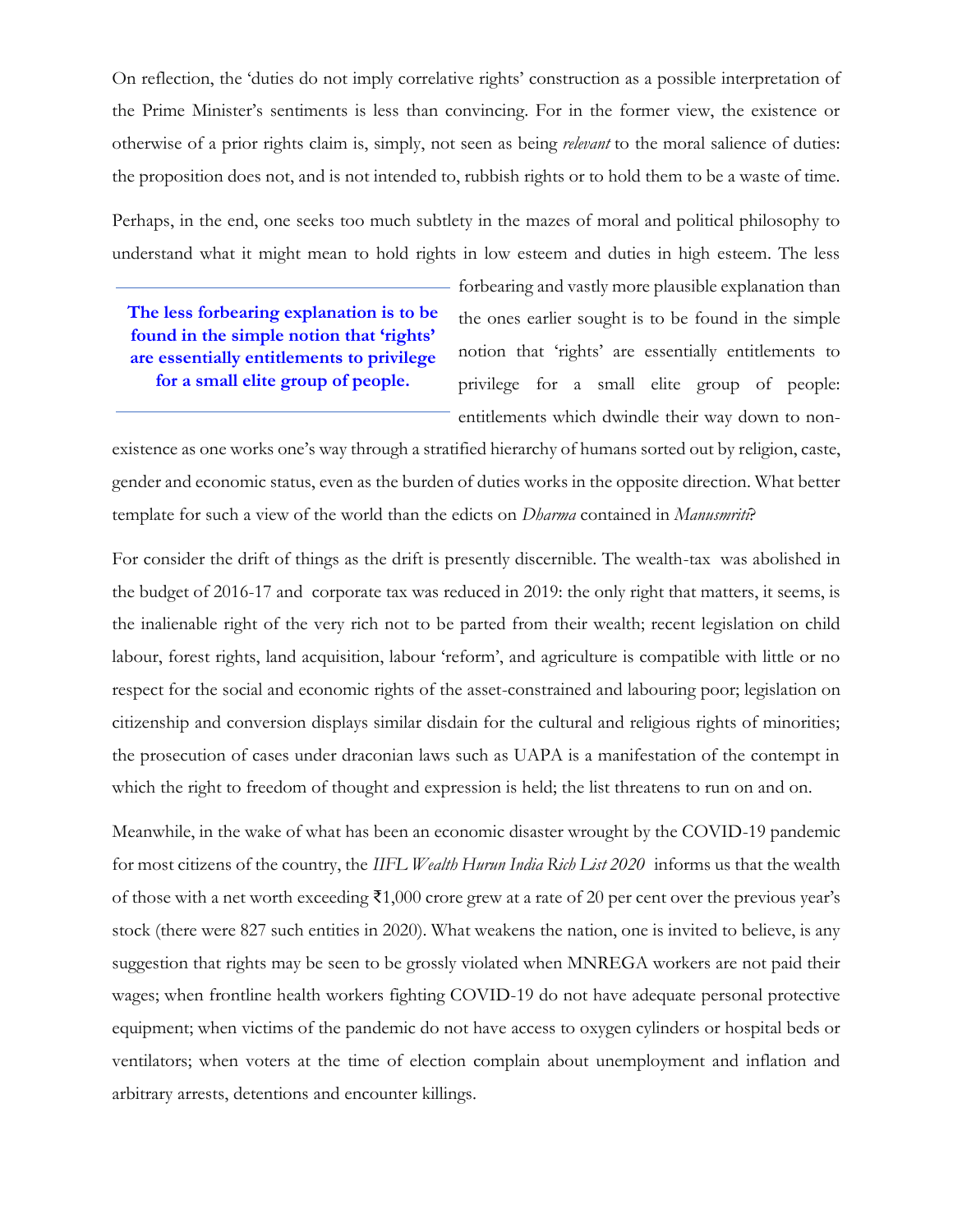You have a right to do your duty, but you are not entitled to its fruit. Does this sound familiar?

It cannot be a matter of comfort that this immutable 'civilizational' template of rights and duties has had its votaries in the not too distant past, in parts of the world far removed from India. This is reflected in the histories, of less than a hundred years ago, of Spain, Italy and Germany. Thomas Mann's concluding lines in his 1947 novel *Doctor Faustus*, written in the immediate aftermath of the German cataclysm, should grip the heart of any sentient Indian at the present juncture:

**Today, clung round by demons, a hand over one eye, with the other staring into horrors, down she [Germany] flings from despair to despair. When will she reach the bottom of the abyss? When, out of uttermost hopelessness — a miracle beyond the power of belief — will the light of hope dawn? A lonely man folds his hands and speaks: 'God be merciful to thy poor soul, my friend, my Fatherland! '**

# **Endnote:**

1. **The Hindu. 2022**. *[Focus on rights made India weak, says PM](https://www.thehindu.com/news/national/system-being-created-where-there-is-no-place-for-any-discrimination-pm-modi/article38296828.ece)*, January 20. [https://www.thehindu.com/news/national/system-being-created-where-there-is-no-place-for-anydiscrimination-pm-modi/article38296828.ece].

# **Also by the Author**

1. [Pandemic-induced Poverty in India after the First Wave of COVID-19: An Elaboration of Two](http://eceappcluster:8080/thc/publications/issue-brief/article35974299.ece)  [Earlier Estimates,](http://eceappcluster:8080/thc/publications/issue-brief/article35974299.ece) Aug. 19, 2021.

2. [Letting the Data Speak: Consumption Spending, Rural Distress, Urban](https://www.thehinducentre.com/the-arena/current-issues/article30265409.ece) Slow-Down, and Overall **Stagnation**, Dec. 11, 2019.

More  $\dots$ 

[**S. Subramanian** is a former Indian Council of Social Science Research (ICSSR) National Fellow and a former professor, Madras Institute of Development Studies. He is an elected Fellow of the Human Development and Capability Association (HDCA), and was a member of the Advisory Board of the World Bank's Commission on Global Poverty over 2015-16. He can be contacted at ssubramanianecon@gmail.com].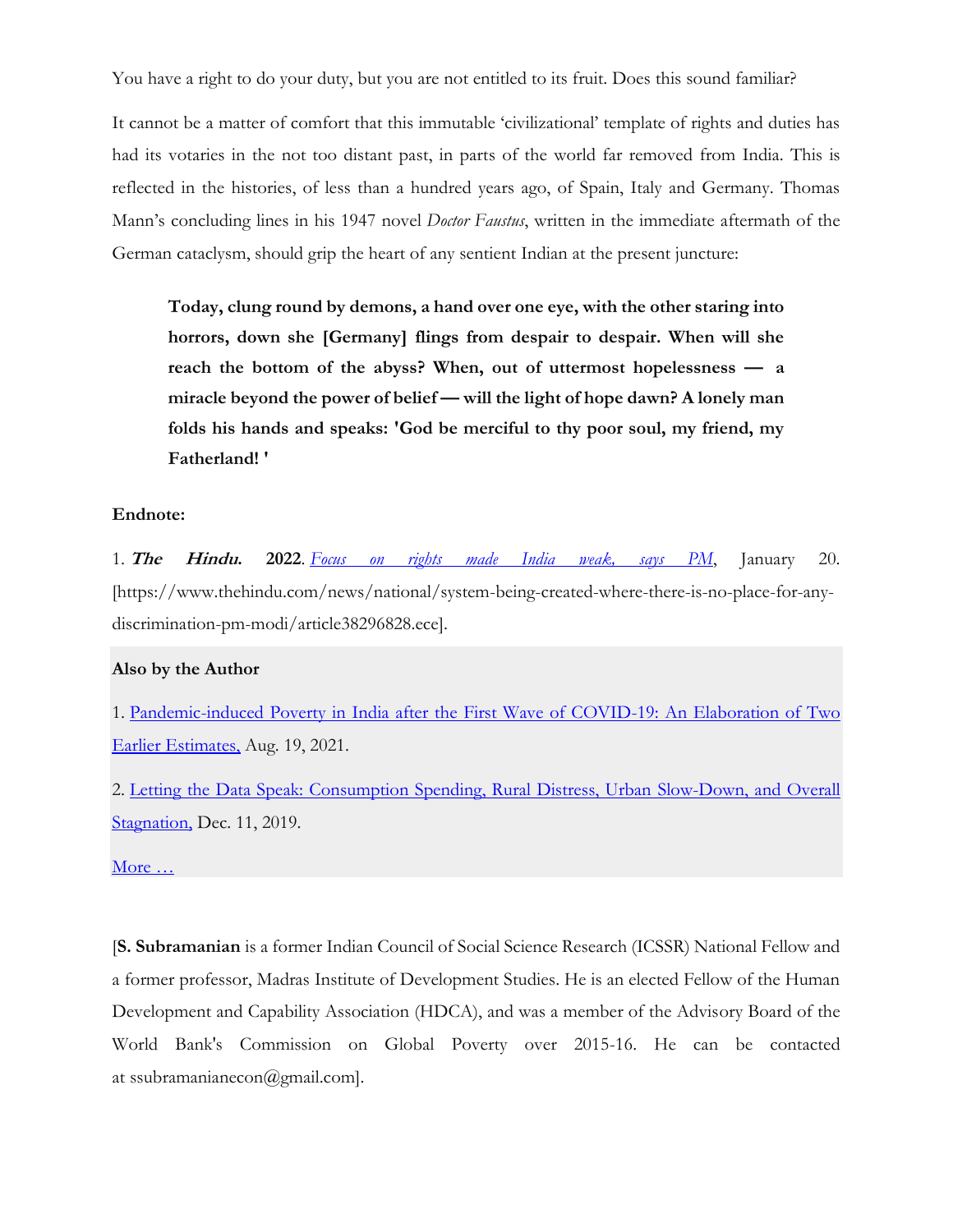# **A Citizen's Duty: To Speak Truth to Power, No Less**

#### **Kalpana Kannabiran**

*In the second Essay,* **Kalpana Kannabiran, Legal Scholar, Sociologist and author of Law, Justice and Human Rights in India: Short Reflections***, brings out the manner in which the popular narrative is shaped towards emphasising duties over rights whenever regimes aim to suppress the latter. Drawing from the familiar past of India's Internal Emergency in 1975, she points out the dangers that lie for the ruled and the rulers if a state aims to enforce duties on its citizens, while abdicating its responsibilities as underscored by the Directive Principles of State Policy. She draws attention to the vibrant importance of the triadic ethical foundations of the Constitution – the Preamble, the Fundamental Rights and the Directive Principles – and strikes notes of caution to the country's leadership against talking down to its citizens.*

very once in a while, we in India get into a diversionary spin with some banalities that masquerade as knowledge and intellect from high places of power and authority. Then, we set aside everything else we are preoccupied with to chase such trite remarks with the wealth of accumulated knowledge and scholarship. We are required do so as these seeming trivialities actually strike at the core of the Constitution. E

Consider, for instance, the present. We are living through a pandemic of our lifetime: a raging, mutating COVID-19 with infections scarring families, neighbourhoods, communities, and workplaces; a multiplicity of survival crises, with cutbacks on livelihoods/employment and gig economies becoming proxy for 'economic wellbeing'; imperilled futures with children forced into online modes which not merely deprives, but actually ousts, the largest cohorts of our young citizens from the fundamental right to education, even while online schooling 'passes' for robust 'universal education' under Article 21A of the Constitution; other health care needs that scarcely get met, if at all, leaving us scrambling and desperate with a public health system in a shambles and care workers teetering over the edge of precarity.

Exacerbating these is the scourge of absentee governments who give to themselves the gift of impunity on every single count and ask citizens for the 'return gift' (that peculiar Indian practice) of dutifully serving 'the nation' rather than pose questions about how exactly, in what measure, governments are fulfilling their obligations under the Constitution.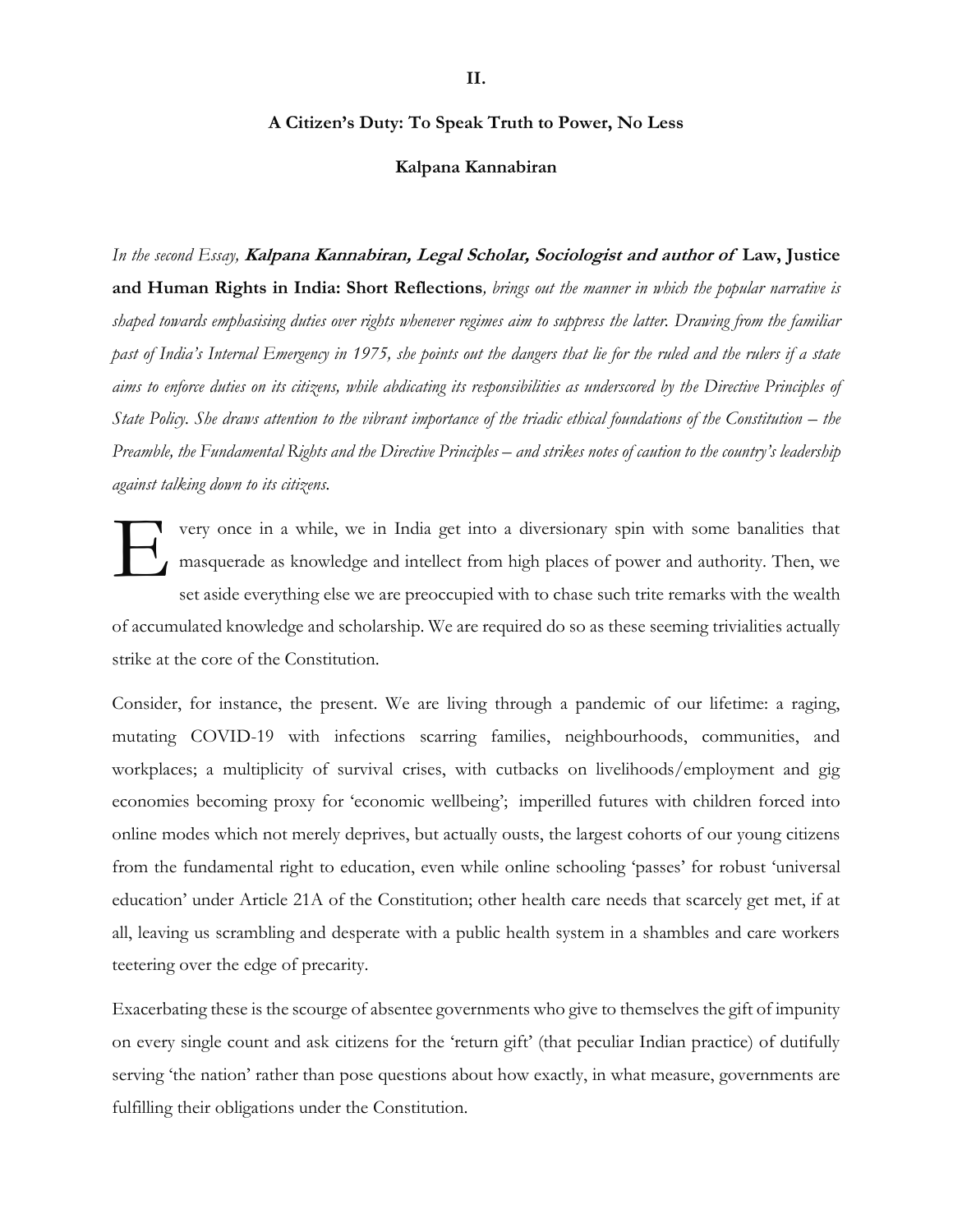The 'gift' that Indians are urged to believe today in so many different ways is the mere fact that the mighty and powerful deign to grace political office! We now have an impressive line-up of heralders of duties — an occupant of the highest judicial office (the then Hon'ble Chief Justice of India, no less, on February 23, 2020), <sup>[1](https://www.thehinducentre.com/the-arena/current-issues/article38363802.ece#one1)</sup> the occupant of the highest political office (the Hon'ble Prime Minister, no less, on January 21, 2022[\)](https://www.thehinducentre.com/the-arena/current-issues/article38363802.ece#two2)<sup>2</sup> and the occupant of the highest constitutional office (the Hon'ble President, no less, on January 26, 2022[\)](https://www.thehinducentre.com/the-arena/current-issues/article38363802.ece#three3) 3 , in that order.

The context in which we are now instructed to perform duties over claiming rights is important, and must never be forgotten. A backdrop of riots and state impunity. Neglect during the pandemic and

the travesty of pandemic management during the first and second waves brilliantly described by Gujarati poet Parul Khakkar in her poem '*Shav Vahini Ganga*', which earned her the title of ['](https://www.thehinducentre.com/the-arena/current-issues/article38363802.ece#four4)literary naxal'<sup>4</sup>. The refusal of accountability in the matter of funds collected ostensibly

# **The context in which we are now instructed to perform duties over claiming rights is important, and must never be forgotten.**

for pandemic care by [t](https://www.thehinducentre.com/the-arena/current-issues/article38363802.ece#five5)he national government<sup>5</sup>. Callous governmental disregard for workers and their families who were flung on the streets during a cruel lockdown resulting in painful deaths and suffering. The criminalising and incarceration of peaceful protestors across the country — anti CAA protestors, Kashmiris protesting the abrogation of Article 370, and protesting farmers. The calls for genocide in the Dha[r](https://www.thehinducentre.com/the-arena/current-issues/article38363802.ece#six6)am Sansad in Haridwar<sup>6</sup> (but also earlier by elected leaders in the prelude to the violence in Northeast Delhi in 2020). The gunning down of miners in Nagaland by the Army[,](https://www.thehinducentre.com/the-arena/current-issues/article38363802.ece#seven7)<sup>7</sup> and many, many more.

What stares us in the face is the deafening silence of power in these instances and the utter disregard by the regime of its constitutional duties and obligations. Of particular concern is the impunity of the holders of political office and the untrammelled state surveillance on the people of this country[.](https://www.thehinducentre.com/the-arena/current-issues/article38363802.ece#eight8)<sup>8</sup>

That an untamed pandemic and an already enfeebled polity provide the backdrop against which India's citizens find the need to assert their rights in the year that marks the 75 year of independence is even more tragic. But if we need to say it again, we must — and repeat it as often as it is necessary in order to be 'heard'.

Several eminent scholars have written in response about the ways in which the conflation of rights and duties reflects a flawed understanding of the constitution — the conflation is best described by Nissim Mannathukkaren's phrase, 'The barbarity of false equivalence', written in another but related context[.](https://www.thehinducentre.com/the-arena/current-issues/article38363802.ece#nine9)<sup>2</sup>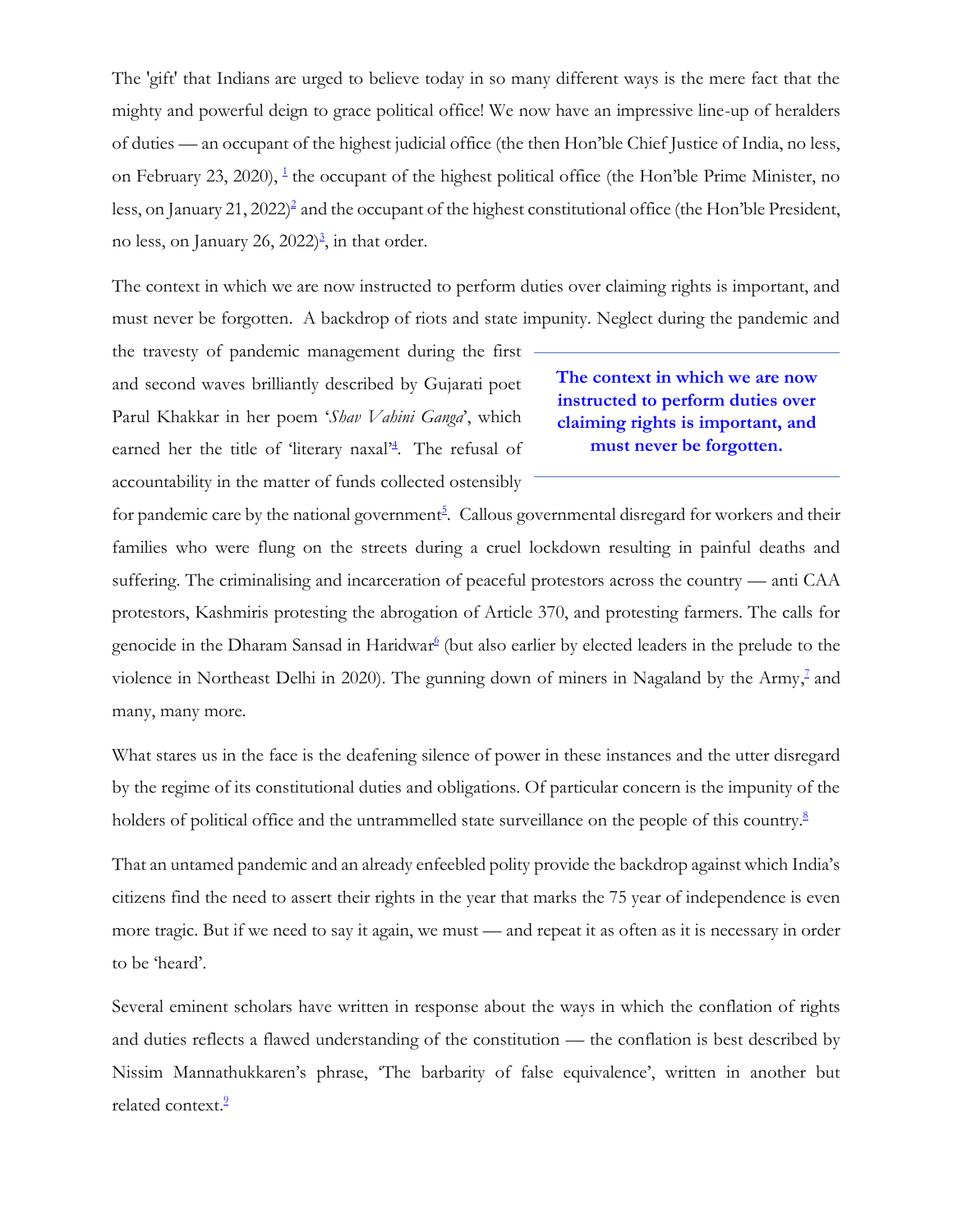## **Why states emphasise Duties over Rights**

*Article 51A - Fundamental Duties* was introduced through the 42 Constitutional Amendment Act in 1976, at the peak of Emergency by then Prime Minister Indira Gandhi. The other piece of this Amendment was the introduction of the word 'Socialism' in the Preamble. It is pertinent to recall the older histories of socialism in India,<sup>[10](https://www.thehinducentre.com/the-arena/current-issues/article38363802.ece#ten10)</sup> and the fact that at the very moment this word was introduced in the Constitution, socialists across the country were either in jail or evading arrest by going underground, a notable example being George Fernandes.

In Andhra Pradesh we had revolutionary poet Cherabanda Raju, jailed during the Emergency and suspended from employment, singing '*Indiramma nee socialism saalu saalu*' in the Andhra Pradesh High Court in defence of free speech and political dissent [Indiramma, enough of your socialism]. Although unarguably, it is now an integral part of the Constitution, the moment of its inclusion is significant as also the political disjuncture between the word placed in the preamble and the political tradition of socialism in India.

There are two parts to a cursory look at Article 51A. First, civil liberties advocate K.G. Kannabiran (1929-2010), who tirelessly challenged the Emergency in courts from the day after it was proclaimed in 1975 till after it was lifted in 1977, has argued that

# **'if on the one hand you introduce Fundamental Duties, and on the other hand you introduce Socialism into the constitution, this adds up to National Socialism, i.e. Nazism, a slogan that Hitler used to seize power.' [11](https://www.thehinducentre.com/the-arena/current-issues/article38363802.ece#eleven11)**

He saw the introduction of these words as ominous — and deeply connected to the fact that this concern for duties came at a time when rights had shrunk rapidly and state violence and repression were at a peak as never before, authorised by law. The President at that time, Fakhruddin Ali Ahmed, acquiesced and signed the order. The then Chief Justice of India A.N. Ray and the majority of judges in the Supreme Court of India acquiesced as well and had no hesitation in ruling that fundamental rights may be lawfully suspended during Emergency with one, lone dissenting judge, Justice H.R. Khanna.<sup>[12](https://www.thehinducentre.com/the-arena/current-issues/article38363802.ece#twelve12)</sup> The Congress was voted out of power the following year, i.e., 1977.

The recitation of fundamental duties over fundamental rights, we may remind ourselves as citizens of

**The recitation of fundamental duties over fundamental rights is a sign of the rumbling of the earth on which the regime of the moment stands.**

this country, is a sign of the rumbling of the earth on which the regime of the moment stands. Is this the prelude to our 1977 moment? I say this in full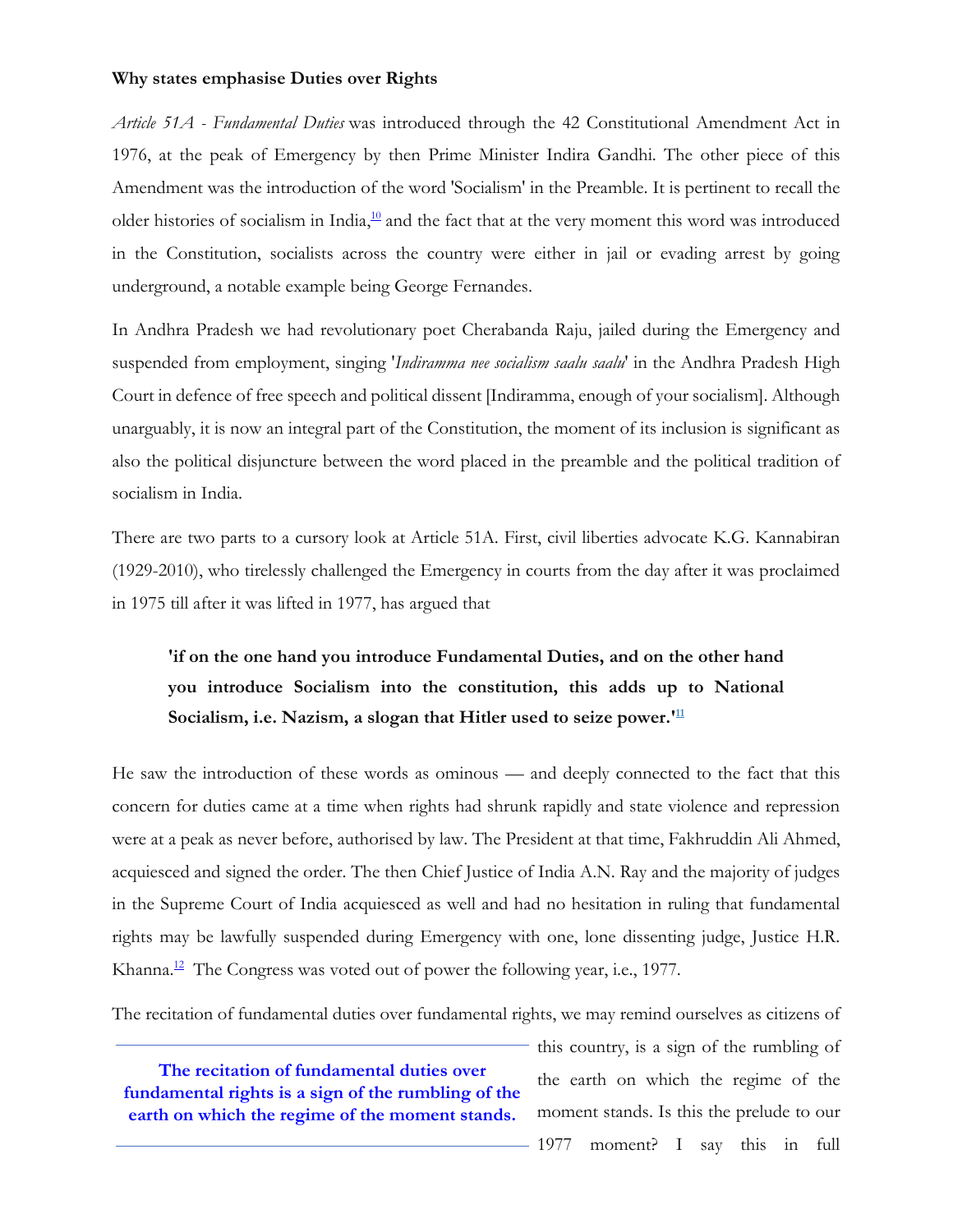acknowledgement of Jawed Naqvi's insistence that 'Our autocratic state will not be reined in by NGOs, or Facebook or Twitter', and that nothing short of a second freedom struggle will get us out of this situation. [13](https://www.thehinducentre.com/the-arena/current-issues/article38363802.ece#thirteen13)

Second, while holding the Nehru-Gandhi regimes responsible for 'weakening' the nation over seven decades and making a no-holds-barred effort on a war footing to blot out every possible remnant of that regime from the national memory, it is ironic that Article 51A, which is Indira Gandhi's Emergency insignia, should be worn so glowingly by Prime Minister Modi. Clearly, we are today at a moment comparable to 1975, but even more telling is the fact that the bitter foe rhetorically turns ally in the nuts and bolts of authoritarian rule that passes for 'good governance.'

## **Why Rights matter for Duties**

Now a close look at Fundamental Duties. It is pertinent to point out that the discussion of fundamental rights comes up when there is a violation of those rights. Implicit in the enjoyment of rights is the duty to ensure the enjoyment of rights by others on equal terms. This need not be stated as a duty, nor does Article 51A state it. Notwithstanding the past political moment within which Article 51A came into being and the present one when it is being reasserted, the content of the Article bears recall.

Eleven fundamental duties are enumerated: (a) *to abide by the Constitution*; (b) to cherish the ideals of the freedom struggle; (c) to protect the sovereignty, unity and integrity of India; (d) to defend the country and render national service when called upon to do so; (e) *to promote harmony and the spirit of common brotherhood amongst all the people of India transcending religious, linguistic and regional or sectional diversities; to renounce practices derogatory to the dignity of women*; (f) to value and *preserve the rich heritage of our composite culture*; (g) to protect and improve the natural environment, including forests, lakes, rivers and wildlife, and to have compassion for living creatures; (h) to *develop the scientific temper*, *humanism and the spirit of inquiry and reform*; (i) to *safeguard public property* and *to abjure violence*; (j) to strive towards excellence; (k) parental duty to provide opportunities for education to children between the age of six and fourteen years.

How would one fulfil Duty (a), without ensuring that fundamental rights in Part III are not violated

by state and non-state actors alike? The right to peaceful protest is an inheritance of the freedom struggle — whether Gandhi's civil disobedience or Ambedkar's sharp ethical critique of power and dominance — speaking

**The right to peaceful protest is an inheritance of the freedom struggle; speaking truth to power is a national inheritance and necessary to "cherish the ideals of the freedom struggle".**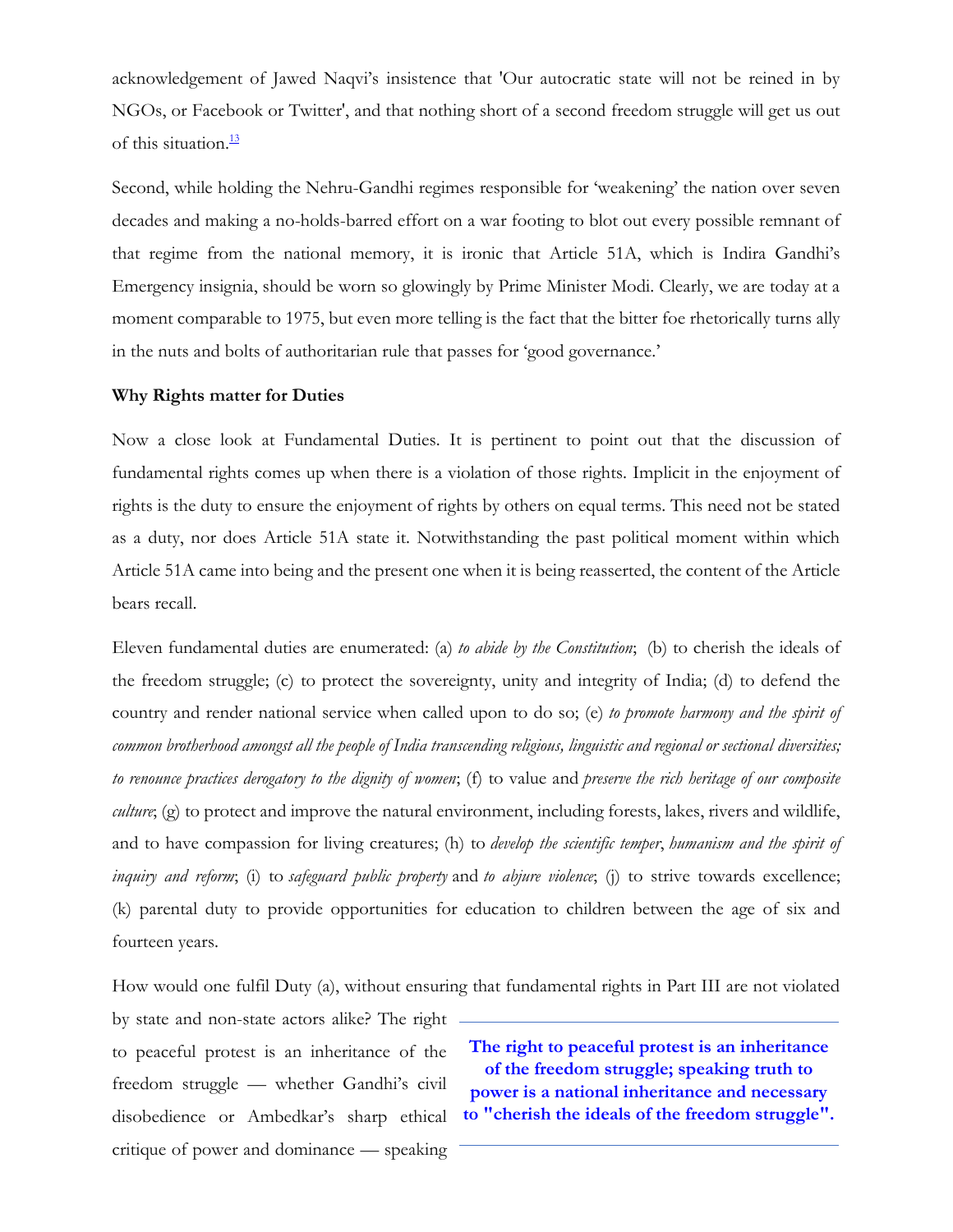truth to power is a national inheritance and necessary to fulfil Duty (b). Impunity to armed forces, and the guarantee of non-prosecution to riotous mobs and politicians taking easy resort to genocidal speech (or even those that look the other way instead of confronting such violence and speech) violates Duty (c) and throws the unity and integrity of the country in peril. National service — Duty (d) — shall not be interpreted as service of the government in power. It shall be interpreted as the public good, even if such service in effect interrogates arbitrary government — which it must. The Dharam Sansad is a direct violation of Duty (e) and  $(f)$  — and we still do not have a clear condemnation and action against those calling for genocide of Muslims by the ruling regime. With reference to Duty (g), we would do well to remember Justice B. Sudershan Reddy's reminder that

# **'[t]he concept of public trust actually finds its genesis with respect to the ocean and waters…[and] that the State really is acting only in a fiduciary capacity. The message is simple: the sovereign rights of the nation-states over certain environmental resources are not proprietary, but fiduciary.' [14](https://www.thehinducentre.com/the-arena/current-issues/article38363802.ece#fourteen14)**

Does the government understand this? We have been witness to colossal expenditure from the state exchequer to finance Hindu religious rituals and temple consecrations as part of state practice on a scale hitherto unknown. The invisibilising of religious minorities, their stigmatisation by the a fawning media, and mass assault by lethally armed vigilante are the new normal. The fundamental duty enshrined in Duty (h) has been observed in its breach under the umbrella of state protection. And finally, the destruction of public property and architectural heritage by the government, visible especially in the national capital, as well as the incessant dog-whistles, genocidal speech and state violence against Muslim minorities have made a mockery of Duty (i).

And so we return to the very beginning. The 'Triadic Ethical Foundations' of the Constitution are elaborated by Justice B. Sudershan Reddy, importantly in the matter of *Reliance Natural Resources vs.*  Reliance Industries<sup>[15](https://www.thehinducentre.com/the-arena/current-issues/article38363802.ece#fifteen15)</sup> and, therefore, bears recall for more reasons than one at the present time: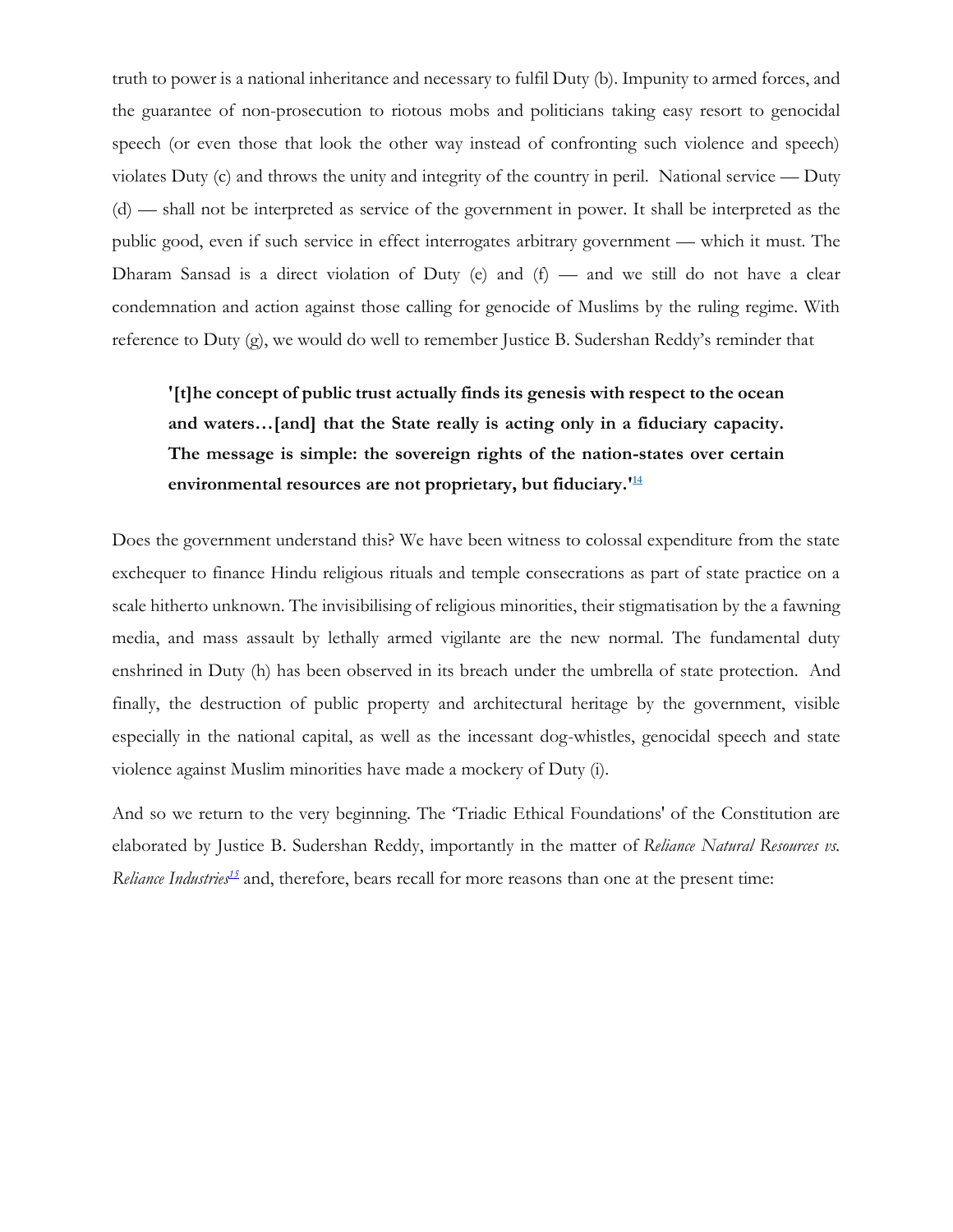**'(i) the Preamble that soars in eloquence in its articulation of collective human aspirations as national goals and sets out the raison d'etre for the nation itself;**

**(ii) the Fundamental Rights, that provide various necessary freedoms for the individuals and social groups, and places upon the State certain affirmative obligations to eliminate those institutional and socioeconomic conditions limiting such freedoms, so that all can strive towards the achievement of the goals set forth in the Preamble; and**

**(iii) the Directive Principles of State Policy, fundamental to governance and necessary for the achievement of all round socio-economic development so that the goals of the Preamble can be secured, and the effective exercise of the Fundamental Rights by all can be ensured' (para 97).'**

To reiterate our constitutional commitment, fraternity is the core value, and the elimination of discrimination and Untouchability (not Swachh Bharat Abhiyan, but *untouchability and its attendant oppressions*), exploitation, and the insistence on *substantive and enduring equality*, dignity, and freedoms, our national interest. In speaking of dignity and fundamental freedoms, it is pertinent to contextualise the issue of marital rape currently under review in the Delhi High Court. The Draft Constitution, in its setting out of the Directive Principles of State Policy, originally included an Article 42:

**'The State shall endeavour to secure that marriage shall be based only on the mutual consent of both sexes and shall be maintained through mutual cooperation, with the equal rights of husband and wife as a basis. The State shall also recognise that motherhood has a special claim upon its care and protection.' [16](https://www.thehinducentre.com/the-arena/current-issues/article38363802.ece#sixteen16) .**

Of course, in speaking of the duty of care with respect to 'motherhood', the Drafters were not speaking of Bharat Mata but of the cohort of people of this country who are (or would be) mothers. That this was dropped from the final draft is not material. What is relevant is *the existence of this sensibility in the founding moments*, which challenges the arguments of the Centre that 'just because other countries, mostly western, have criminalised marital rape does not necessarily mean India should follow them blindly.<sup>[17](https://www.thehinducentre.com/the-arena/current-issues/article38363802.ece#seventeen17)</sup> The national government is advised that the idea of mutual consent in marriage has an older, 'non-western', 'Indian' provenance, so to speak.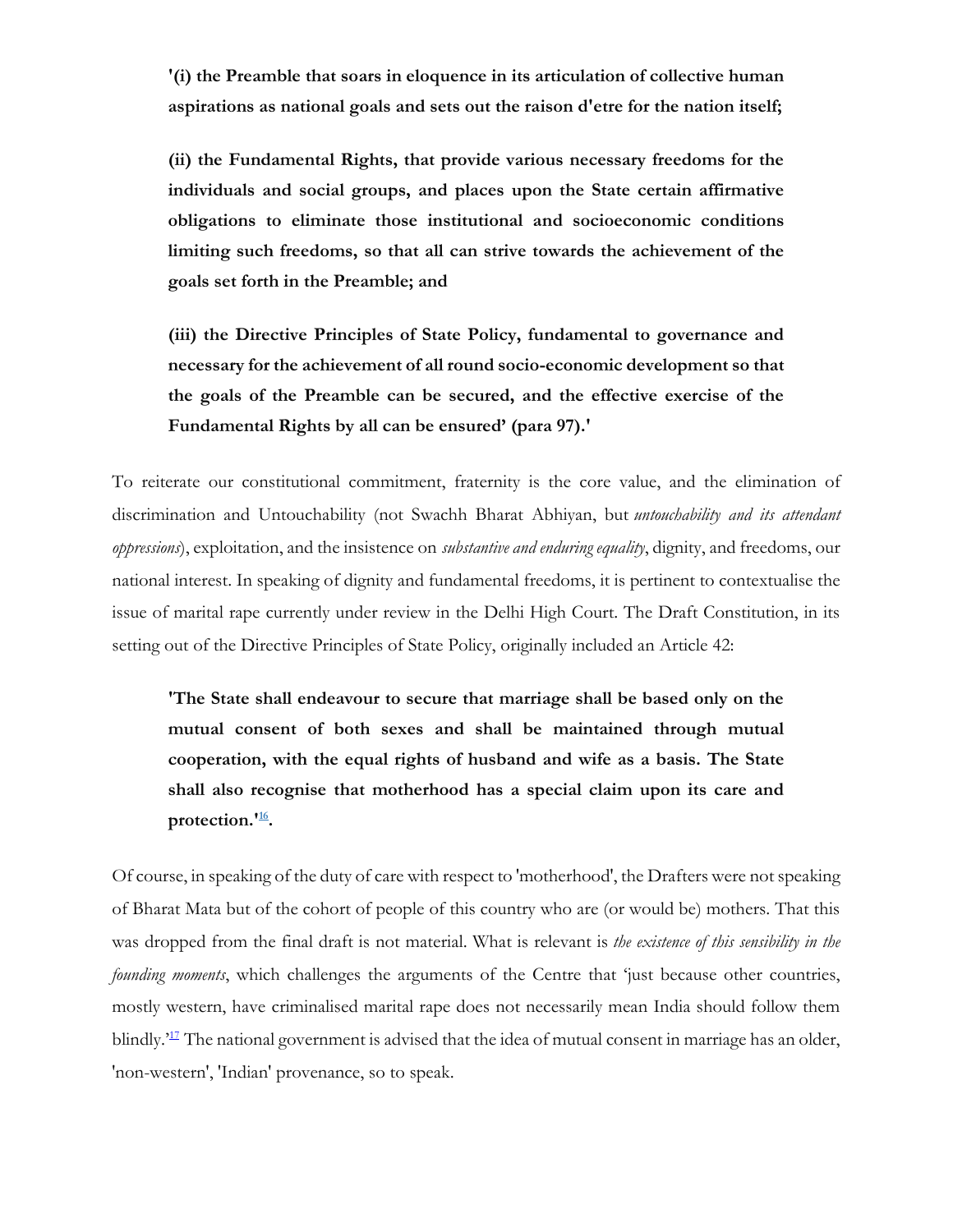## **The state and its responsibilities**

Alongside state responsibility in exercising due diligence in the elimination of horizontal derogations, and the elimination of state arbitrariness (of which deliberate distortions of constitutional

**In this climate of tiresome monologic instructions on 'duties' over rights, it is apt** 

commitments is just one part), the Directive Principles of State Policy are the most easily to end with Dr. Ambedkar's sage warning.. forgotten by governments once in power. So, in this climate of tiresome monologic instructions on

'duties' over rights, it is apt to end with Dr. Ambedkar's sage warning. Merely because the Directive Principles did not have 'legal force', he said, did not imply that they had no sort of binding force, nor was he prepared to concede that they were "useless" simply because they had no binding force in law<sup>3[18](https://www.thehinducentre.com/the-arena/current-issues/article38363802.ece#eighteen18)</sup>. To quote Dr. Ambedkar:

**'The Draft Constitution as framed only provides a machinery for the government of the country. It is not a contrivance to install any particular party in power…Who should be in power is left to be determined by the people as it must be, if the system is to satisfy the tests of democracy. But whoever captures power will not be free to do what he likes with it. In the exercise of it, he will have to respect these Instruments of Instructions which are called Directive Principles. He cannot ignore them. He may not have to answer for their breach in a Court of Law. But he will certainly have to answer for them before the electorate at election time. What great value these directive principles possess will be realized better when the forces of right contrive to capture power.' (Emphasis added) [19](https://www.thehinducentre.com/the-arena/current-issues/article38363802.ece#nineteen19)**

It is necessary to reinstate the focus on the Triadic Ethical Foundations of the Constitution and demonstrate another way of reading Fundamental Duties. A lesson in the history of the entry of Fundamental Duties is instructive, as also the relevance of the Directive Principles for an understanding of the duties of holders of political office in a democratic republic. But most important of all are words of caution to ruling dispensations that they should neither talk down to their citizenry nor abandon their duties that constitutionally underline the making of state policies.

[**Kalpana Kannabiran** is a legal scholar and sociologist, currently Distinguished Professor, Council for Social Development, India. She has published extensively on the constitution, law and human rights. Her most recent book is *Law Justice and Human Rights in India: Short Reflections* (Orient BlackSwan 2021). She can be contacted at  $\frac{\text{kalpana}(a)\text{csdindia.org}}{\text{Lapl}}$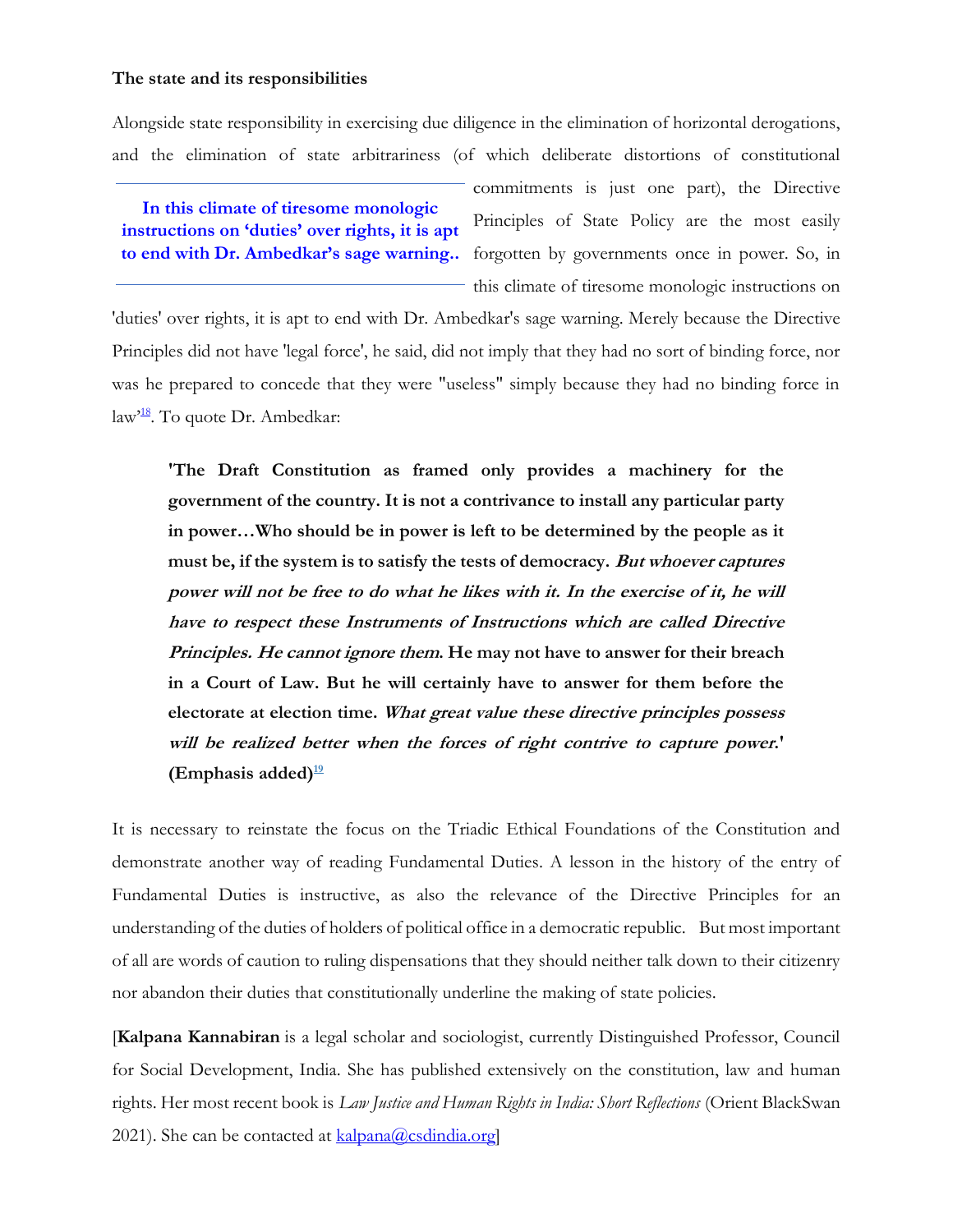# **Endnotes:**

[*All URLs were last accessed on February 2, 2022*]

1. **Hindustan Times. 2020**. *[Rule of law fundamental feature of Constitution: CJI Bobde](https://www.hindustantimes.com/india-news/rule-of-law-fundamental-feature-of-constitution-cji-bobde/story-WoBllxIpqhx4691FKyAAbK.html)*, February 23.[https://www.hindustantimes.com/india-news/rule-of-law-fundamental-feature-of-constitutioncji-bobde/story-WoBllxIpqhx4691FKyAAbK.html].

2. **Sen, J. and Mukunth, V. 2022**. [Narendra Modi Says Focus on Duties and Forget Rights, But He's](https://thewire.in/government/narendra-modi-says-focus-on-duties-and-forget-rights-but-hes-let-india-down-on-all-11-duties)  [Let India Down on All 11 Duties,](https://thewire.in/government/narendra-modi-says-focus-on-duties-and-forget-rights-but-hes-let-india-down-on-all-11-duties) *The Wire*, January 21. [https://thewire.in/government/narendramodi-says-focus-on-duties-and-forget-rights-but-hes-let-india-down-on-all-11-duties].

3. **Mathew, L**. **2022**. [Rights, duties two sides of same coin: President Ram Nath Kovind,](https://indianexpress.com/article/india/rights-duties-two-sides-of-same-coin-president-ram-nath-kovind-republic-day-eve-speech-7741723/) *The Indian Express*, January 26*.* [https://indianexpress.com/article/india/rights-duties-two-sides-of-same-coinpresident-ram-nath-kovind-republic-day-eve-speech-7741723/].

4. **The Wire. 2021**. ['Pointless Angst' by 'Literary Naxals': Gujarat Sahitya Akademi Hits out at Poem](https://thewire.in/books/literary-naxals-ganga-covid19-corpses-gujarat-sahitya-akademi-parul-khakhar-vishnu-pandya)  [on Ganga Corpses,](https://thewire.in/books/literary-naxals-ganga-covid19-corpses-gujarat-sahitya-akademi-parul-khakhar-vishnu-pandya) June 10. [https://thewire.in/books/literary-naxals-ganga-covid19-corpsesgujarat-sahitya-akademi-parul-khakhar-vishnu-pandya].

5. **The Wire. 2021**. [Lack of Transparency in PM-CARES Fund 'Disturbing': Ex Civil Servants to](https://thewire.in/government/lack-of-transparency-in-pm-cares-fund-disturbing-ex-civil-servants-to-narendra-modi)  [Narendra Modi,](https://thewire.in/government/lack-of-transparency-in-pm-cares-fund-disturbing-ex-civil-servants-to-narendra-modi) January 19. [https://thewire.in/government/lack-of-transparency-in-pm-cares-funddisturbing-ex-civil-servants-to-narendra-modi].

6. **PTI. 2022**. [Haridwar Dharma Sansad hate speech case | Jitendra Narayan Tyagi arrested,](https://www.thehindu.com/news/national/dharma-sansad-hate-speech-case-jitendra-narayan-tyagi-arrested/article38267522.ece) *The Hindu*, January 13. [https://www.thehindu.com/news/national/dharma-sansad-hate-speech-casejitendra-narayan-tyagi-arrested/article38267522.ece ].

7. **The Hindu. 2021**. [End the impunity: On Nagaland killing,](https://www.thehindu.com/opinion/editorial/end-the-impunity-on-nagaland-killing/article37874510.ece) December 7. [https://www.thehindu.com/opinion/editorial/end-the-impunity-on-nagalandkilling/article37874510.ece].

8. **The Wire. 2022**. [Elgar Parishad Accused, Their Lawyers Write to SC's Committee on Pegasus](https://thewire.in/rights/elgar-parishad-accused-their-lawyers-write-to-scs-committee-on-pegasus-spyware-targeting)  [Spyware Targeting,](https://thewire.in/rights/elgar-parishad-accused-their-lawyers-write-to-scs-committee-on-pegasus-spyware-targeting) January 10. [https://thewire.in/rights/elgar-parishad-accused-their-lawyers-writeto-scs-committee-on-pegasus-spyware-targeting].

9. **Mannathukkaren, N**. **2020**. [The Barbarity of False Equivalence,](https://thewire.in/communalism/delhi-riots-communalism-false-equivalence) *The Wire*, March 8. [https://thewire.in/communalism/delhi-riots-communalism-false-equivalence].

10. See for instance **Geetha, V. 2021**. *Bhimrao Ramji Ambedkar and the Question of Socialism in India,* Palgrave Macmillan.